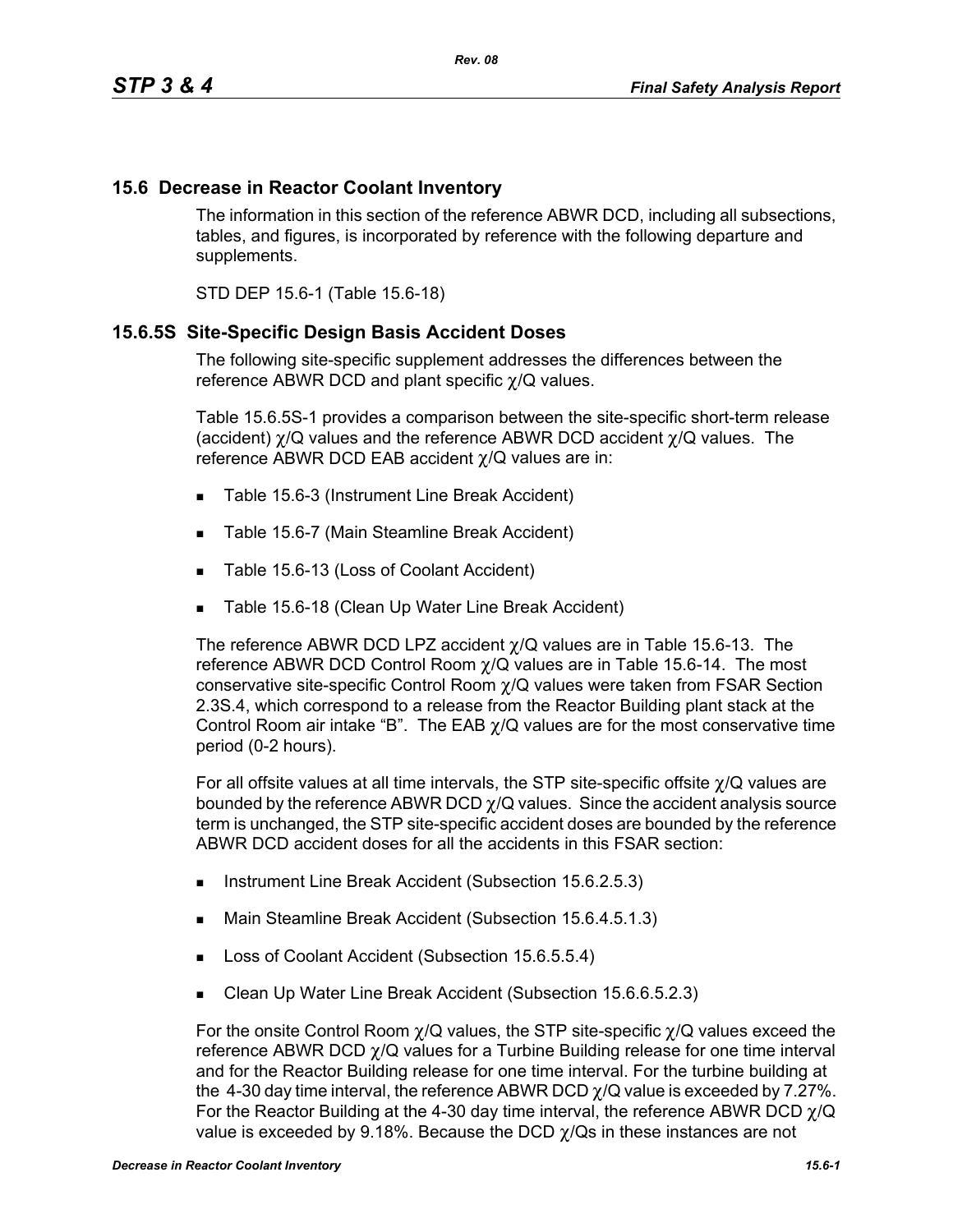bounded by site-specific values, the Control Room site specific radiological consequence analysis is performed.The results for doses are shown in Table 15.6.5S-2. The Control Room doses remain well within the regulatory limits.

# **15.6.7 COL License Information**

#### **15.6.7.1 Iodine Removal Credit**

The following site-specific supplement addresses COL License Information Item 15.7.

The design characteristics of the main steamlines, drain lines, and main condenser are the same as specified in the reference ABWR DCD. As a result, the parameters in Table 15.6-8, Items II.D (MSIV leakage) and II.E (condenser data) remain unchanged. Since the iodine credit is a function of these parameters, the STP 3 & 4 iodine removal credit does not deviate from the reference ABWR DCD.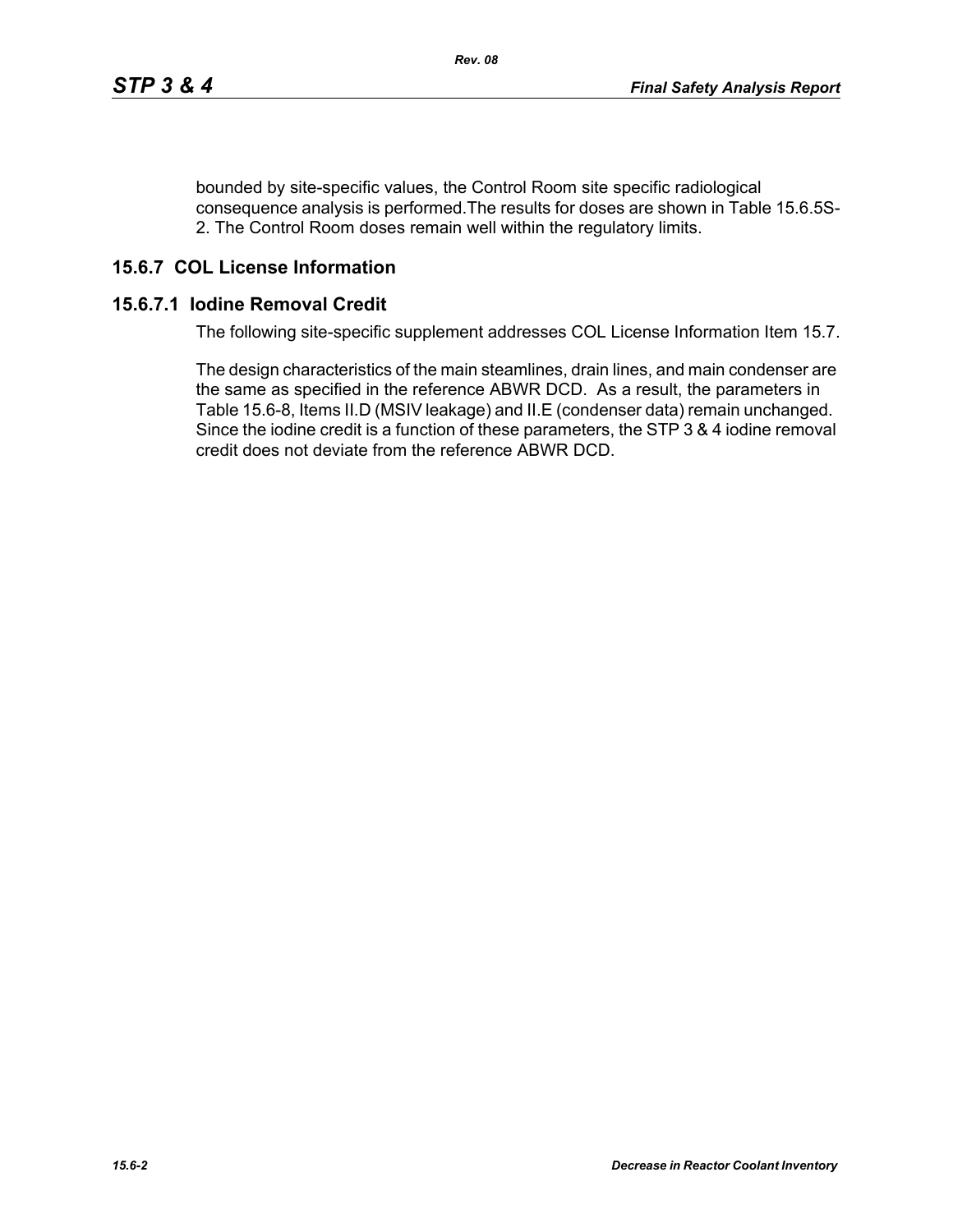| Receptor<br>Location                                 | <b>STP</b><br><b>Site-Specific</b><br>$\chi/\mathbf{Q}$<br>$(s/m^3)$ | <b>ABWR</b><br><b>DCD</b><br>$\chi/\mathbf{Q}$<br>(s/m <sup>3</sup> ) |  |
|------------------------------------------------------|----------------------------------------------------------------------|-----------------------------------------------------------------------|--|
| <b>EAB</b>                                           | 2.74E-04                                                             | 1.37E-03                                                              |  |
| <b>LPZ</b>                                           |                                                                      |                                                                       |  |
| 0-8 hours                                            | 2.45E-05                                                             | 1.56E-04                                                              |  |
| 8-24 hours                                           | 1.67E-05                                                             | 9.61E-05                                                              |  |
| $1-4$ days                                           | 7.57E-06                                                             | 3.36E-05                                                              |  |
| $4-30$ days                                          | 2.59E-06                                                             | 7.42E-06                                                              |  |
| <b>Control Room</b><br>(Reactor Building<br>Release) |                                                                      |                                                                       |  |
| 0-8 hours                                            | 2.03E-03*                                                            | 3.10E-03                                                              |  |
| 8-24 hours                                           | 5.88E-04                                                             | 1.83E-03                                                              |  |
| 1-4 days                                             | 6.29E-04                                                             | 1.16E-03                                                              |  |
| $4-30$ days                                          | 5.59E-04                                                             | 5.12E-04                                                              |  |
| <b>Control Room</b><br>(Turbine Building<br>Release) |                                                                      |                                                                       |  |
| 0-8 hours                                            | 4.44E-04**                                                           | 5.17E-04                                                              |  |
| 8-24 hours                                           | 1.84E-04                                                             | 3.05E-04                                                              |  |
| $1-4$ days                                           | 1.18E-04                                                             | 1.93E-04                                                              |  |
| $4-30$ days                                          | 9.15E-05                                                             | 8.53E-05                                                              |  |

### **Table 15.6.5S-1 Site-Specific** χ**/Q**

Notes:

- \* The ABWR DCD provides 0-8 hour  $\chi$ /Q values. This STP site-specific value is the ARCON96 calculated 0-2 hour χ/Q value.
- \*\* This STP site-specific value is the 0-8 hour χ/Q value determined from the 0-2 and 2-8 hour ARCON96 calculated values per NUREG/CR-6331, Section 3.7.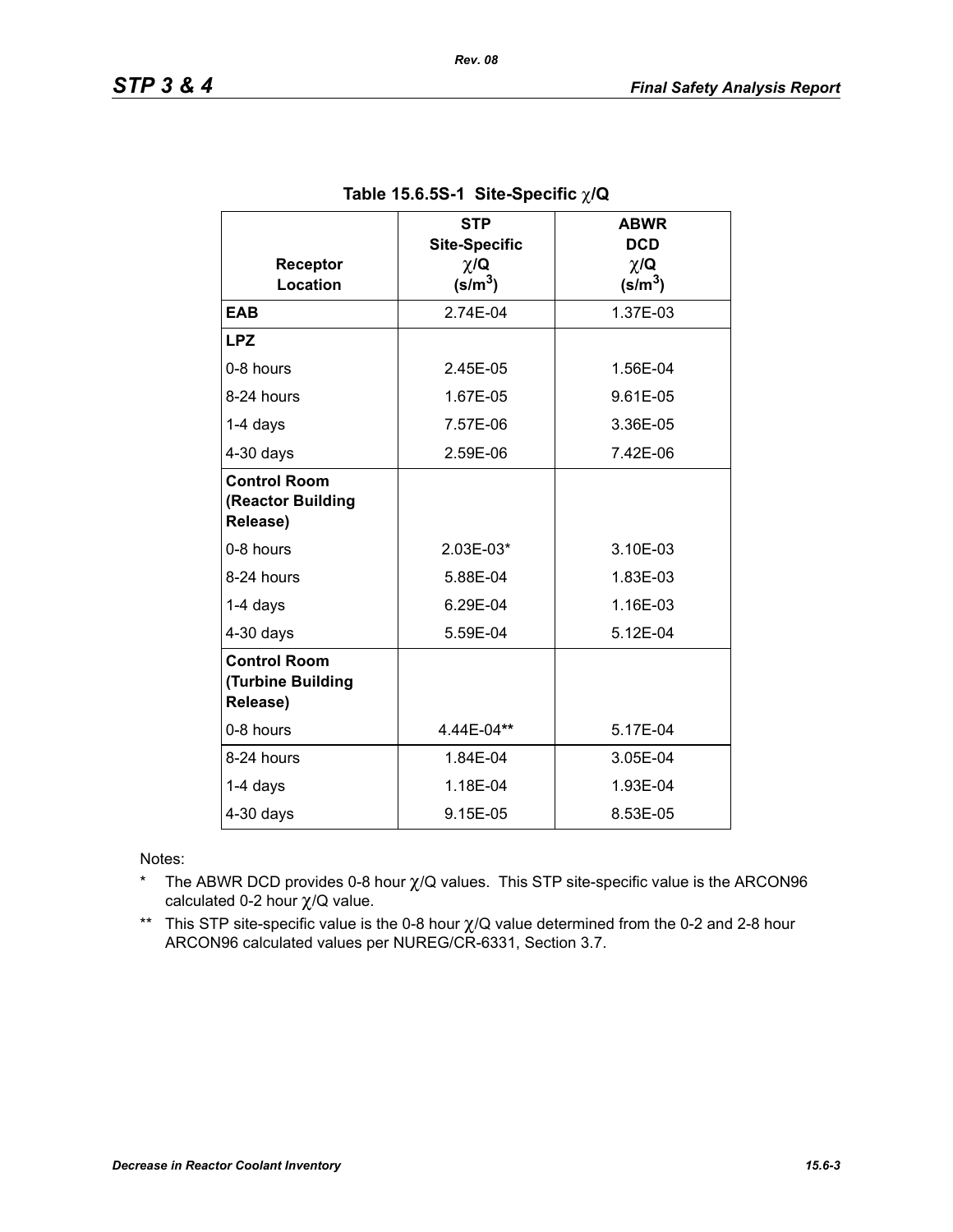| Table 15.6.55-2 Site Specific Control Room Dose for the LOCA |              |                 |           |  |
|--------------------------------------------------------------|--------------|-----------------|-----------|--|
| Time                                                         | Thyroid (Sv) | Whole Body (Sv) | Beta (Sv) |  |
| $0-8h$                                                       | 2.37E-02     | 3.63E-03        | 3.43E-02  |  |
| $0-24$ h                                                     | 3.64E-02     | 5.54E-03        | 6.46E-02  |  |
| $0-4$ days                                                   | 8.65E-02     | 1.09E-02        | 1.63E-01  |  |
| $0-30$ days                                                  | 2.04E-01     | 1.80E-02        | 3.02E-01  |  |

**Table 15.6.5S-2 Site Specific Control Room Dose for the LOCA**